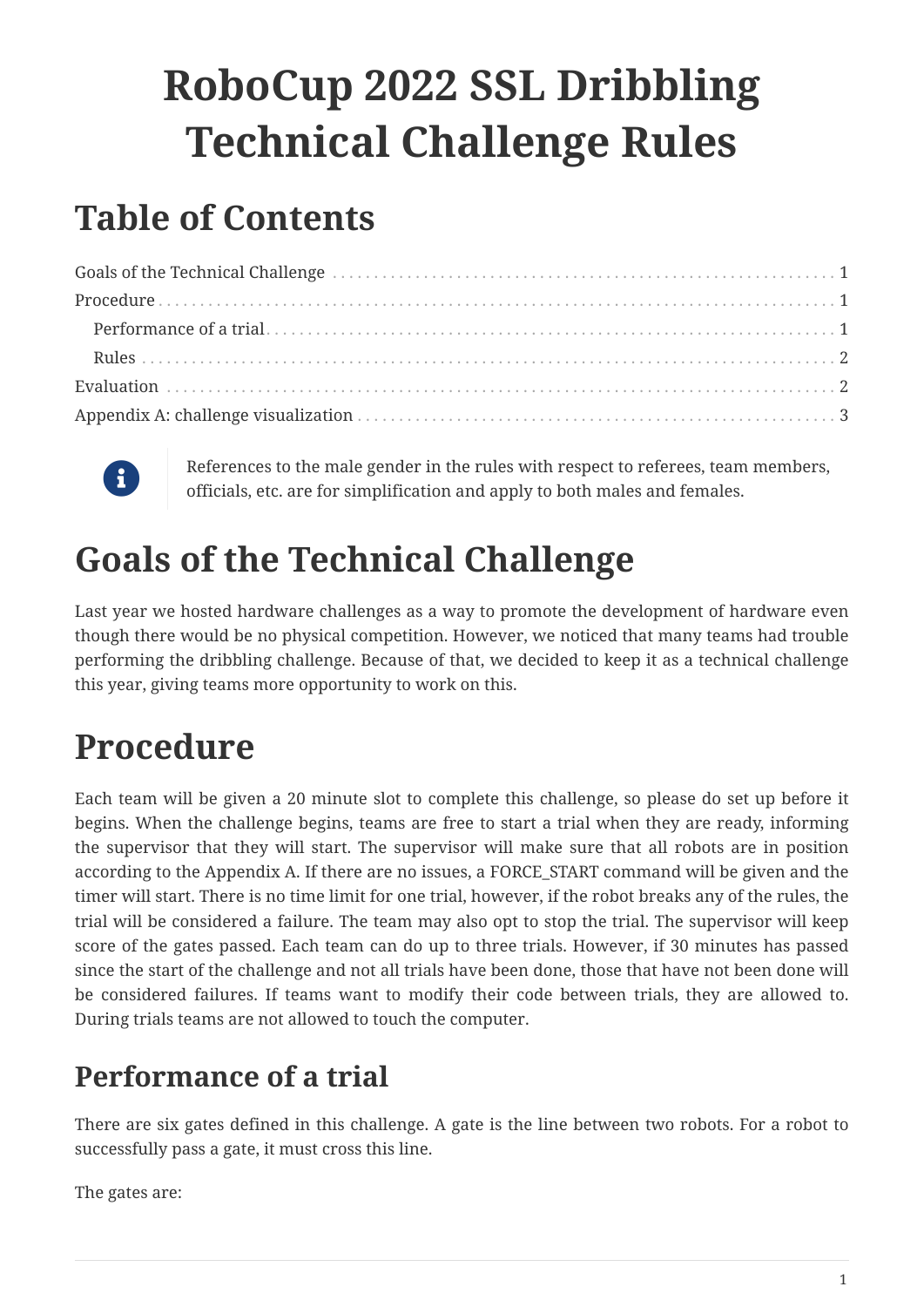- Gate A between robot 0 and 1
- Gate B between robot 1 and 2
- Gate C between robot 2 and 3
- Gate D between robot 3 and 0
- Gate E between robot 0 and 4
- Gate F between robot 5 and 6

The ball starts inside the bots 0-1-2-3 shape, the (blue) robot at the corner.

The robot should then get the ball and do the following procedure in this order:

- 1. Pass with the ball gate A twice
- 2. Pass with the ball gate B twice
- 3. Pass with the ball gate C twice
- 4. Pass with the ball gate D once
- 5. Pass with the ball gate E once
- 6. Pass with the ball gate F once

The robot should finalize the challenge placing the ball around one meter away from robot 6.

See Appendix A for the visualization of the field before the start of the challenge.

Observation: Some gates must be passed twice. It is up to the teams to decide how to perform this, but the full body of the robot and the ball must cross the gate line twice for it to be considered successful.

#### <span id="page-1-0"></span>**Rules**

- The standard match rules do not apply. This means:
	- The robot is allowed to dribble the ball for more than 1m in this challenge.
	- The ball can not go out of the field.
- If the robot loses the ball, the robot is allowed to retrieve the ball again and continue. The time will not be paused.
- The robot is not allowed to touch the obstacles, else the trial is considered failed.

### <span id="page-1-1"></span>**Evaluation**

The trail with the most amount of gates passed will be taken for overall scoring per team. If there is a tie, the fastest one will be used.

The same applies for the overall challenge: the trail with the most amount of gates passed will win the challenge. If there is a tie, the fastest one will be used.